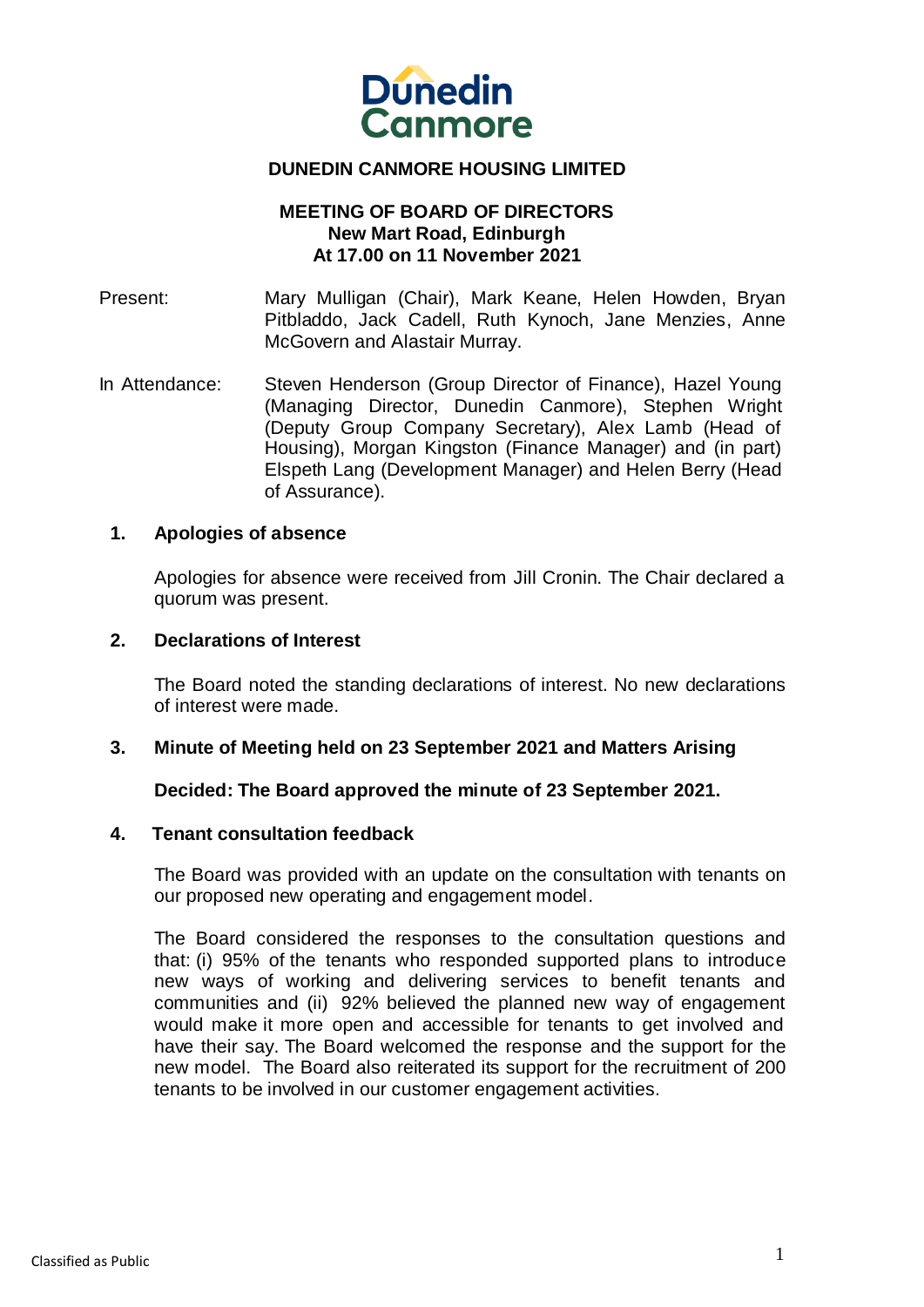# **Decided: The Board**

**1) noted the outcome of the consultation on our new operating and engagement models; and**

**2) In light of the views expressed by tenants, agreed that we should proceed with implementation of the proposals including:**

- **Implementing the new Customer First Centre from 1 December 2021;**
- **Commencing the recruitment of 200 tenants to be involved in our engagement activity; and**
- **Incorporating £2.1m into the business plan for customer priorities.**

### **5. New build mid-year review**

The Board received a detailed report on the current status of our new build programme, including:

- 93 unit completions in 2020/21 at Greendykes (16), Lang Loan (7), Beaverbank (41), Morrison Crescent (19), South Gilmerton (10) and in the current financial year Newmills Phase 2 (12).
- 230 units under construction at South Gilmerton (42), The Wisp 3C (35), Newmills Phase 2 (15), Longniddry (10), Roslin Phase 1 (38), Penicuik Nursery East (57) and Rowanbank (33).
- 445 units due on site at Roslin Phase 2 (38), Lanark Road (12) Wallyford Area 7 (60), Macmerry (35) and West Craigs Plots 4/5 (300).

The Board welcomed the update and the commitment to building new homes for the benefit of those in housing need.

The Board reviewed the update on material supply and delivery which was being impacted by Brexit and factors linked to the ongoing Covid pandemic. It was agreed that this should continue to be closely monitored by officers.

The Board discussed the environmental and sustainability impact of our development activity including the move towards gas free developments by 2024. The Board also discussed the reduction in parking provision that was proposed by the planning authorities at some of our developments and the need to monitor and manage any resulting impact on demand.

### **Decided: The Board noted the report.**

### **6. a) 2022 RSL rent setting**

The Board received and considered a report on the proposed rent setting for 2022/23 which included:

- the range of 2022/23 rent and general service charge increases for consultation;
- how we intend to consult tenants on the proposals; and
- a mid-year update on the financial projections and key financial indicators.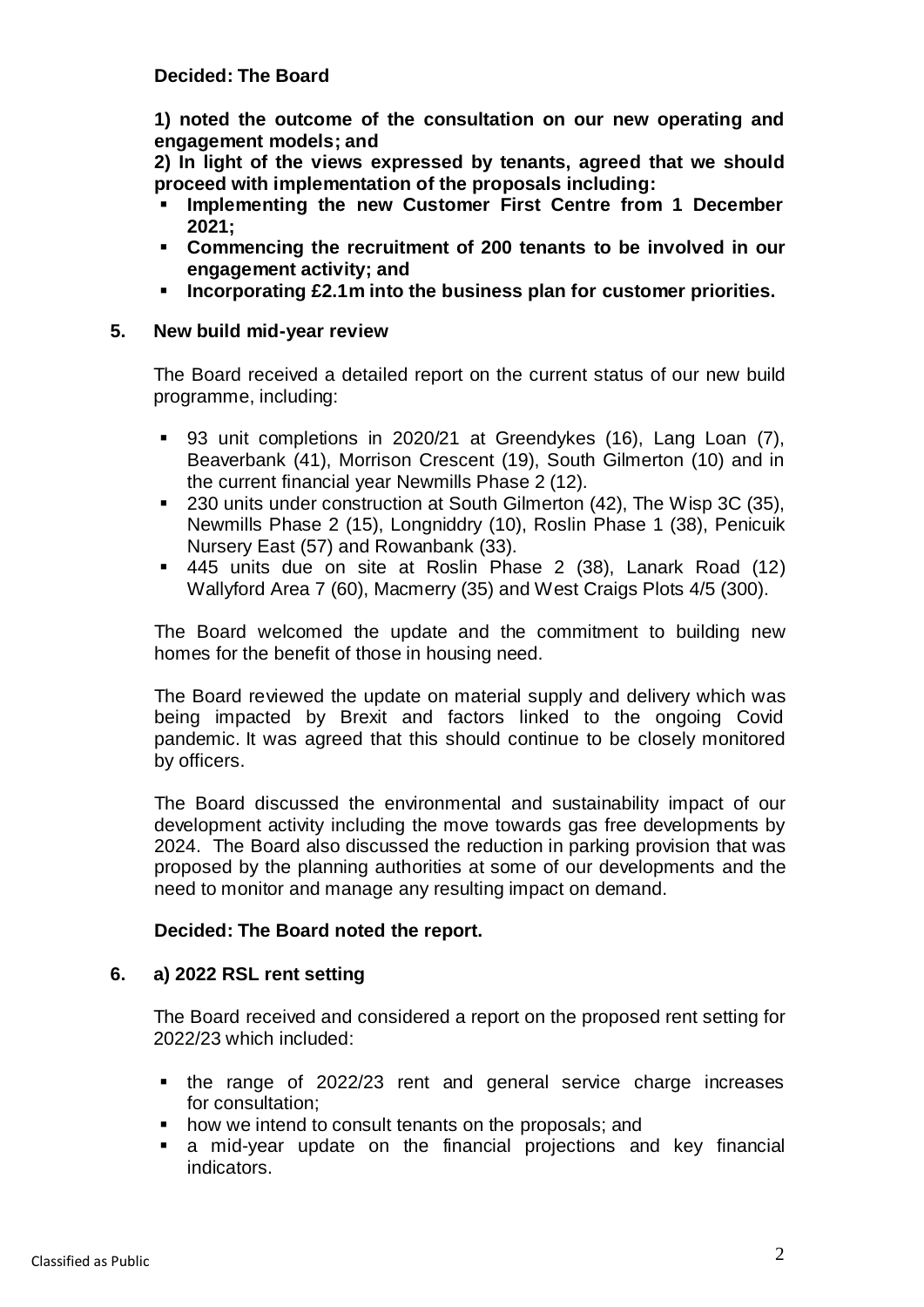The Board discussed the report, financial pressures facing our tenants and the affordability assessments that had been modelled using the proposed rent options. The Board also discussed comparability and noted that our proposed increase was favourable to a number of other landlords. The Board also noted how the partnership with Wheatley had helped us to achieve lower overhead costs per unit and access more competitively priced borrowing.

# **Decided: The Board**

- **1) Agreed the proposed range of rent and service charge increase options for consultation with tenants, excluding ex Barony stock, as follows: 1.9%, 2.4% and 2.9%:**
- **2) Agreed that ex Barony stock are consulted on a 2% rent and service charge increase in line with the ballot commitment; and**
- **3) Approved the approach to rent consultation set out in this report and note that the results of consultation will be presented to the Board in February 2022 to enable final rent decisions to be made.**

### **b) Benefits uptake campaign (presentation)**

The Board received a presentation providing information about the range of benefits that some of our tenants are entitled to and how we can assist them to access these. The Board was also provided with an overview of the tools and partnerships we have in place to raise awareness of the different types of benefits that may be available to support out tenants. In addition, the Board was updated on the Wheatley Works employability programme and provided with case studies showing how some customers had benefitted from this.

### **Decided: The Board noted the presentation.**

### **7. Repairs update and policy review**

The Board received a report on the repairs service and plans for its development.

The Board considered the report and the increased levels of demand for repairs that had been experienced as 'lockdown' had eased. It was also noted that materials supply issues and Covid-19 continue to have an impact on the service. The Board discussed the additional resources that had been directed to managing repairs during this period of high demand and importance of maintaining this until demand returned to a more stable level.

The Board considered and welcomed the new repairs and maintenance policy framework, including the enhanced use of information technology and real-time updates that would be provided to customers so that they could track progress and provide instant feedback.

# **Decided: The Board**

- **1) noted this update; and**
- **2) approved our Repairs & Maintenance Policy Framework.**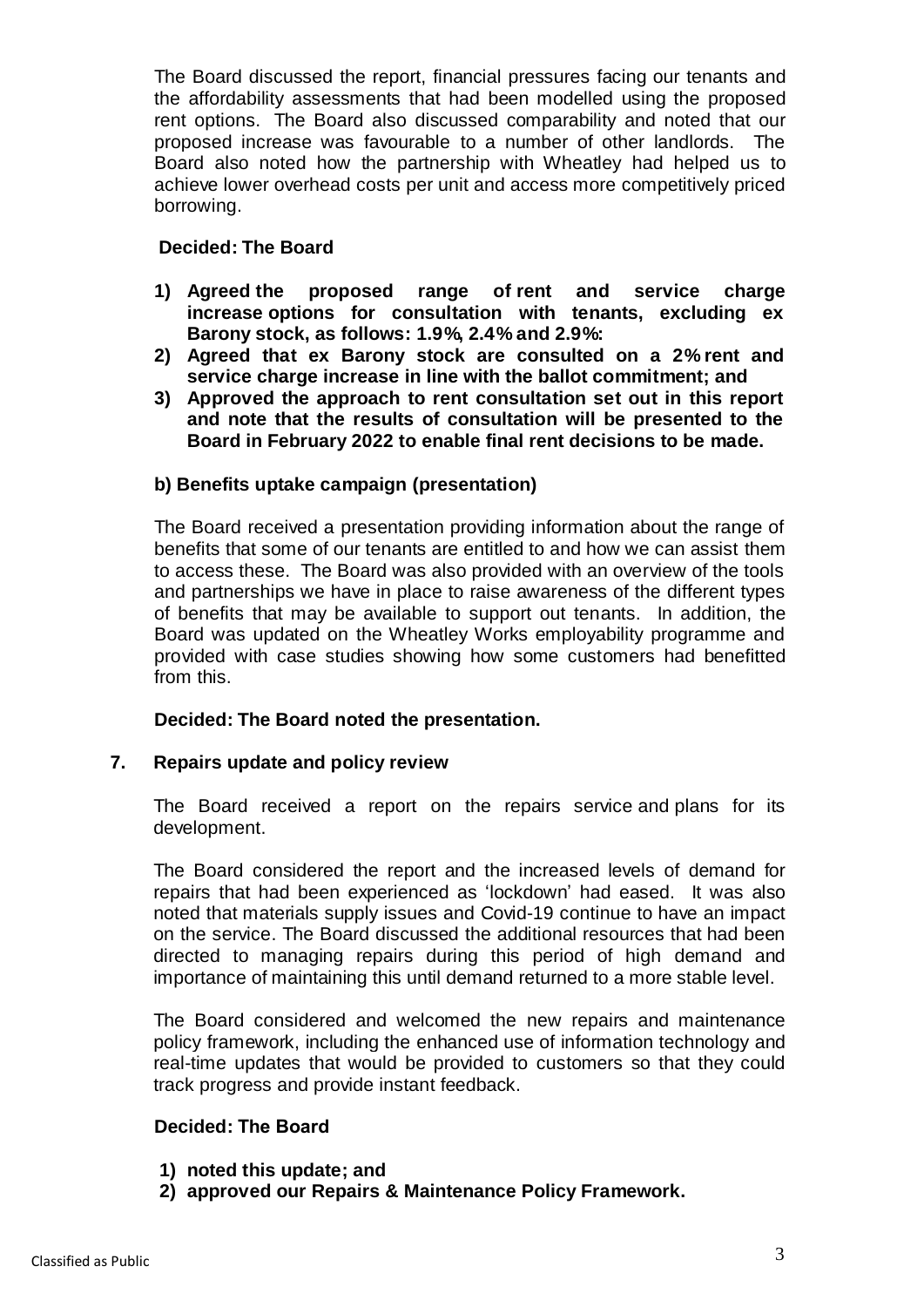# **8. Independent review of our pandemic response**

The Board received and welcomed a report from Campbell Tickell on Wheatley Group's response to the pandemic. In particular, the Board welcomed the support provided to tenants, particularly through food parcels and support with energy costs.

## **Decided: The Board noted the report.**

### **9. 2021 Group Annual Assurance Statement**

The Board was provided with the Group-wide Annual Assurance Statement which had been approved for submission to the Scottish Housing Regulator. The Board considered the report and received assurance that we were materially compliant with:

- All relevant regulatory requirements set out in Chapter 3 of the SHR's Regulatory Framework;
- All relevant standard in the Scottish Social Housing Charter; and
- Taking into account the guidance and restrictions relating to Covid 19 pandemic over the course of the reporting period, all relevant legislative duties.

The Board was also provided with an update on plans to implement an new approach to the collection of equalities information.

### **Decided: The Board noted the 2021 Group Annual Assurance Statement.**

# **10. Performance Report Quarter 2 2021/22**

The Board received an update on delivering the targets in the performance framework and strategic projects for 2021/22 as of the end of quarter 2, dashboards with the measures for the five themes, a summary of progress delivering the strategic projects and a mid-year update on the Wheatley Solutions Business Excellence Framework performance measures.

The Board discussed our contribution to reducing homelessness and how we had achieved 72.9% relevant lets to homeless applicants (year to date) against a target of 50%.

# **Decided: The Board noted the report.**

### **11. Finance report**

The Board scrutinised the financial information for the period to 30 September 2021, including the latest 2021/22 forecast. The Board noted the statutory surplus of £276k for the period to 30 September and that this was unfavourable to budget with the key driver for this being recognition of grant income given that no new build units had completed during the year to date.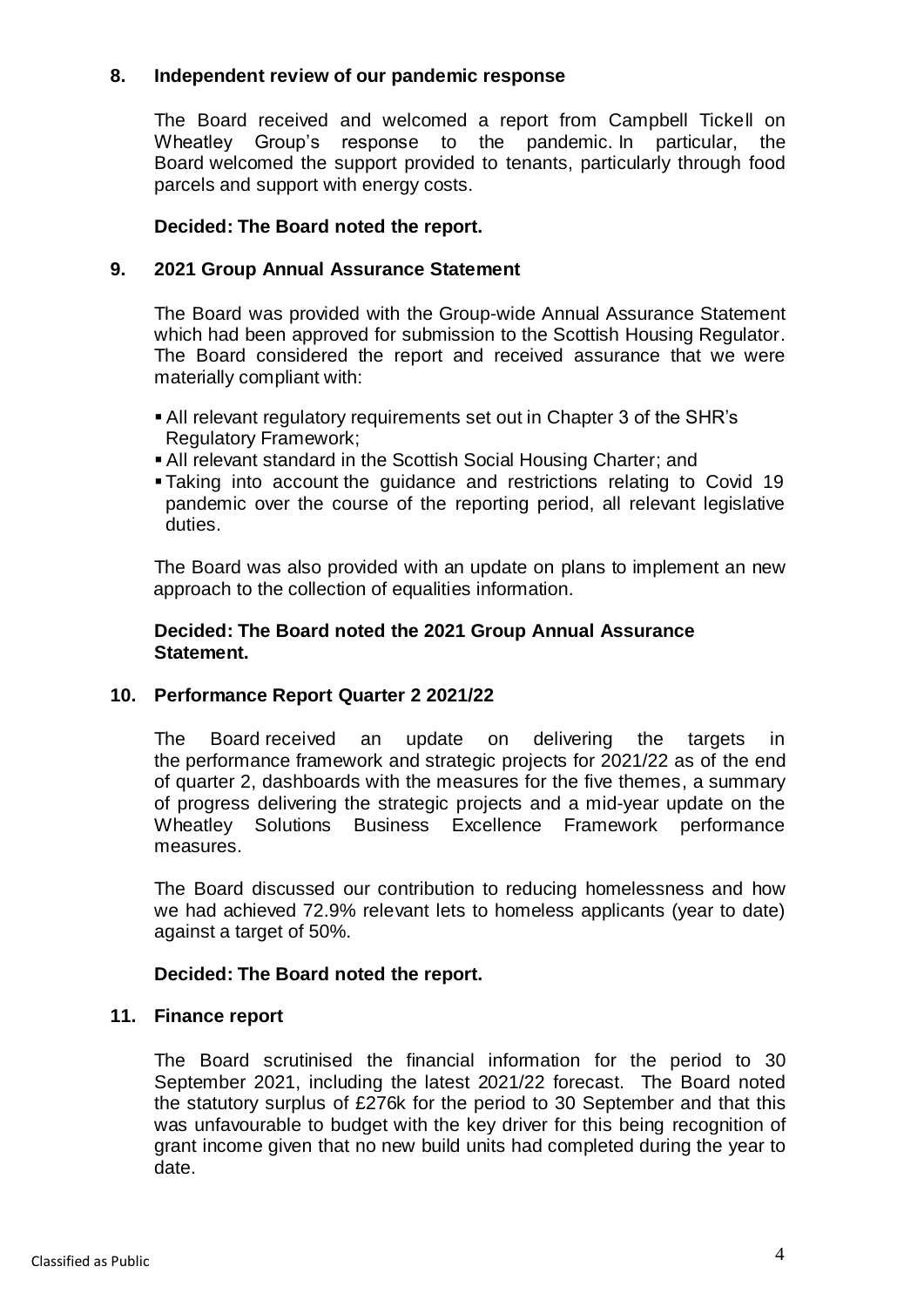**Decided: The Board noted the management accounts for the period to 30 September 2021.**

# **12. Corporate risk register**

The Board received and reviewed the revised corporate risk register.

### **Decided: The Board reviewed and approved the revised Corporate Risk Register.**

### **13. Assurance update**

The Board received an update on the results of Internal Audit work completed in Quarter 1 and Quarter 2 2021/22. The Board welcomed the report and in particular the confirmation that there were no significant issues arising during these reviews that required to be highlighted.

### **Decided: The Board noted the report.**

# **14. AOCB**

No other business

**I certify that the above minute has been approved as a true and accurate reflection of the proceedings.**

 $Signed:$ 

 **Chair**